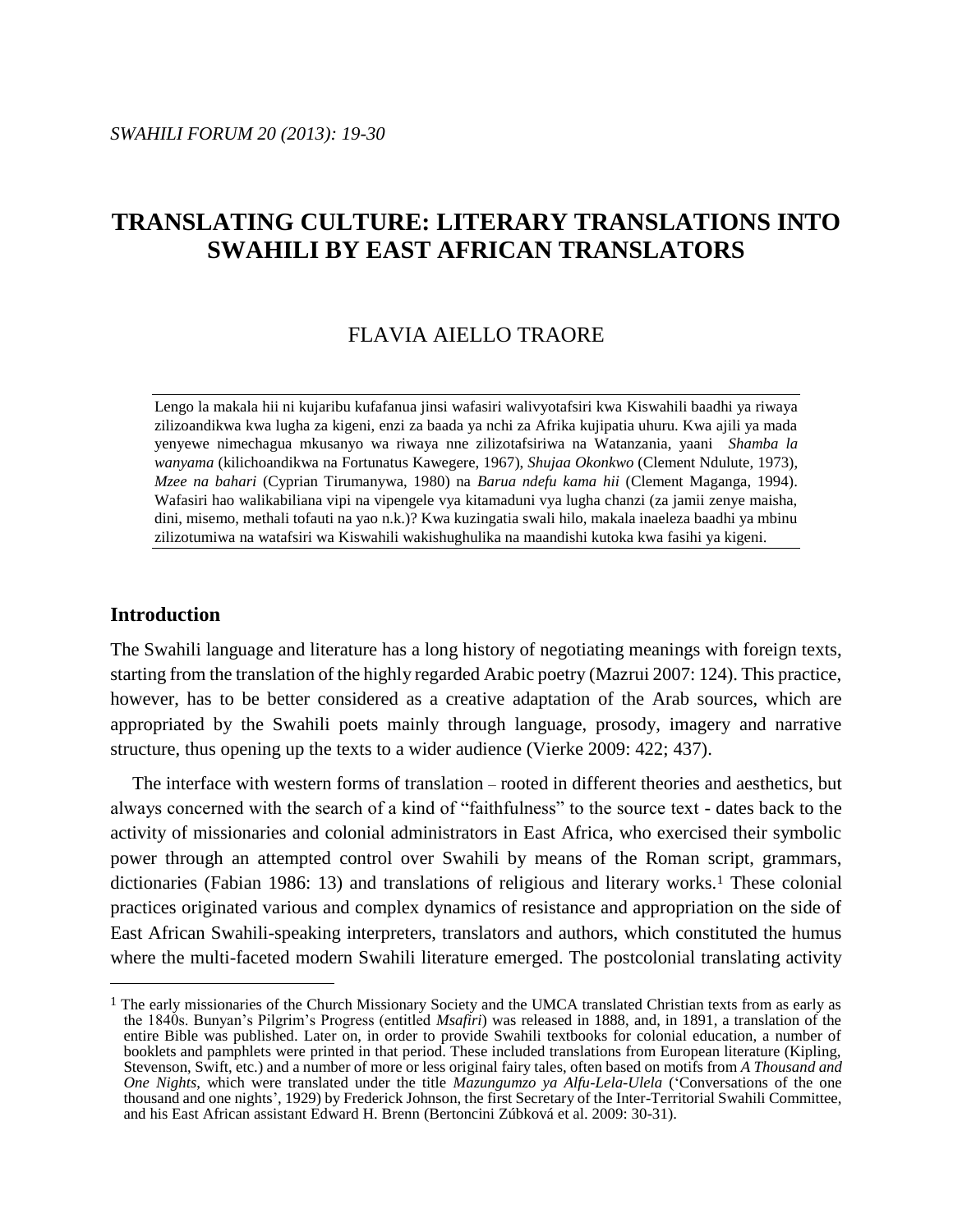from and into Swahili, therefore, notwithstanding its tiny production in comparison with creative writing, has always held a high symbolic significance, first of all as a statement of linguistic and cultural agency *–* pioneered by Nyerere's translations of Shakespeare's drama *Julius Caesar* and *The Merchant of Venice,* entitled respectively *Juliasi Kaizari* (1969 [1963] under the title *Julius Caesar*) and *Mabepari wa Venisi* (1969) (Geider 2008: 75). As shown by the critical reception of these latter works and by the developments of the school curriculum policies, some translated texts are perceived as part of literature in Swahili and, in this sense, have been included by a number of critics in their definitions of the Swahili literary corpus (Mazrui 2007: 132). Although Swahili criticism has already started to deal with manifold aspects of literary translation, a great deal of work is still to be done and a closer reading of translating practices in Swahili represents a necessary preliminary activity in order to enhance our understanding of the shifting conceptualisations of translation within the historical and socio-cultural reconfigurations of Swahili literary space.

Despite the fact that the developments within translation studies over the last two or three decades (semiotics, descriptive studies and, most significantly, postcolonial analyses) have largely contributed to remap the field and to push back its Eurocentric boundaries, in fact, the interest towards the socio-cultural and ideological aspects of the translating activity is very often not "[…] matched by adequate information about diachronic and synchronic translational practices and ideas around the world" (Kothari & Wakabayashi 2009: 5).

For the purpose of this article, I selected a micro-archive composed of four prose works of translation within the Tanzanian Swahili literary field. These Swahili translations were written in different decades, thus being interrelated with the cultural changes of the local context: *Shamba la Wanyama* by Fortunatus Kawegere<sup>2</sup> (1967, translation of Orwell's *Animal Farm*, 1945), *Shujaa Okonkwo* by Clement Ndulute<sup>3</sup> (1973, translation of Achebe's *Things Fall Apart*, 1958), *Mzee na Bahari* by Cyprian Tirumanywa<sup>4</sup> (1980, translation of Hemingway's *The Old Man and the Sea*, 1952) and *Barua Ndefu kama Hii* by Clement Maganga (1994, translation of Bâ's *Une si longue lettre*, 1979). By focusing on one of the most challenging tasks faced by translators of literary texts, i.e. the approach to the culture-specific use of the source language (vocabulary drawing from material, social and religious culture, idioms, proverbs, etc.), the discourse explores some of the different strategies employed by East African translators who were transferring foreign literatures into Swahili.

 $\overline{a}$ 

<sup>2</sup> Fortunatus Kawegere, from Bukoba, is also a writer of Swahili poetry and of English and Swahili prose (mainly adventure or detective stories for young readers).

 $3$  C. Ndulute was a lecturer in literature at the University of Dar es Salaam; he is presently professor of English at Tuskegee University in Alabama.

<sup>4</sup> Rev. C. Tirumanywa is a biblical scholar from the Archdiocese of Mwanza.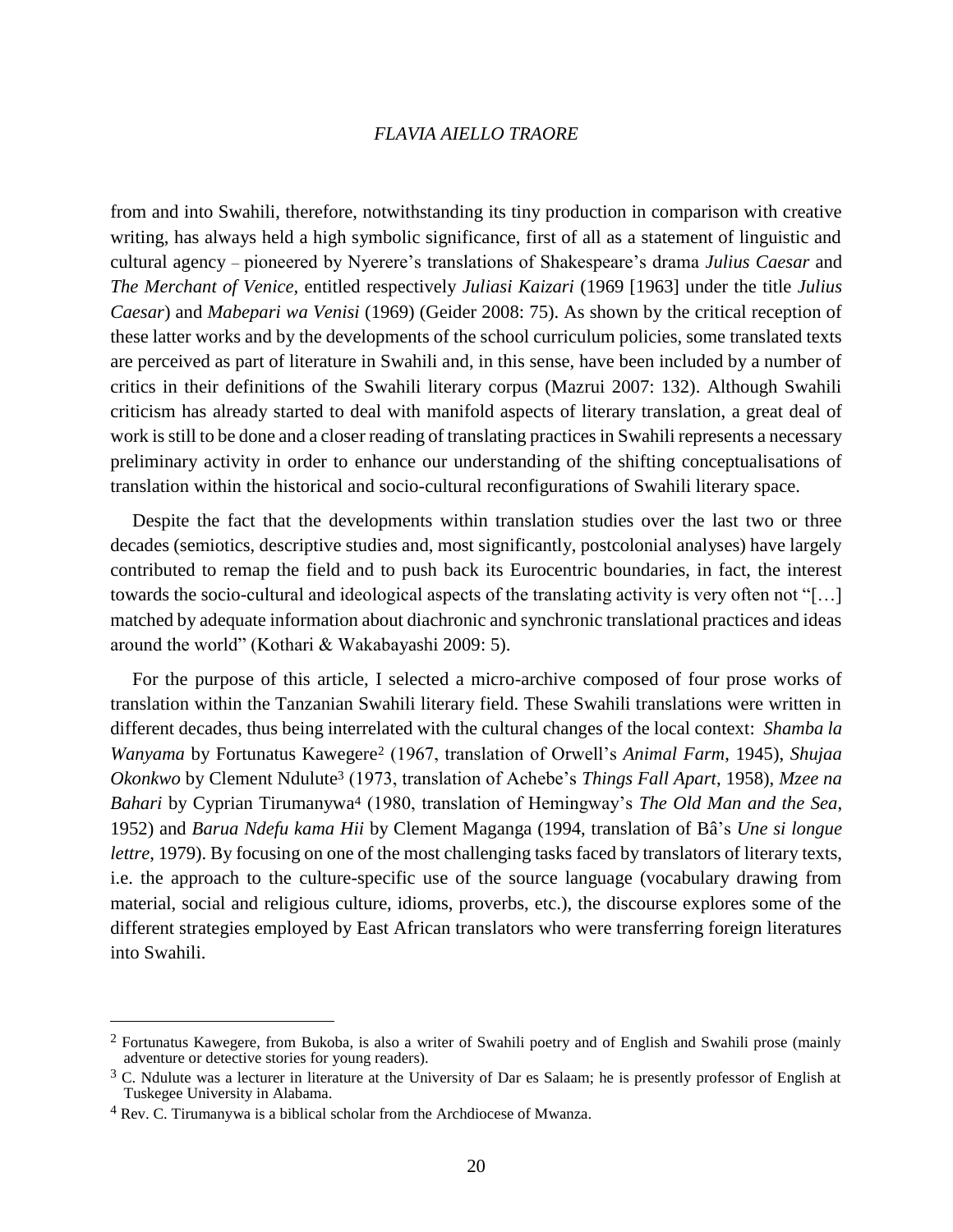Two categories have emerged in translation studies when considering it as an act of intercultural communication, which today are generally termed "foreignisation" and "domestication", as proposed by L. Venuti (1995: 20), or alternatively "xenophilisation" and "localisation" (Eco 2003: 172). Whilst the domesticating strategy moves the foreign text towards the target language and culture, so that the audience will find it immediately recognisable and familiar, the foreignising approach is practised by a closer adherence to the source text and by retaining its cultural markers, thus introducing elements which are unfamiliar to the target readers. Through the analyses of the following examples, these wide categories will be confronted with case-specific translating practices, thus revealing that a heterogeneity of strategies come out, in spite of the sociological affinities amongst the translators (Christian male scholars from Mainland Tanzania).

## *Shamba la wanyama* **by F. Kawegere, 1967 (***Animal Farm* **by George Orwell, 1945)**

Mr Jones, of the Manor farm, had locked the hen-houses for the night, but was too drunk to remember to shut the pop-holes. With the ring of light from his lantern dancing from side to side he lurched across the yard, kicked off his boots at the back door, drew himself a last glass of beer from the barrel in the scullery, and made his way up to bed, where Mrs Jones was already snoring. (Orwell 1987: 1)

*Shamba Ibura lilikuwa mali ya Bwana Mtiki. Siku moja alipokuwa amelewa sana alighafilika kufunga zizi baada ya kufunga kibanda cha kuku. Alijinywea bilauri yake ya mwisho, alivua viatu halafu akajitupa kitandani ambamo mkewe alikuwa ameisha anza kukoroma*. (Kawegere 1967: 7)

Already from the opening of the work, it is clear that the translator is operating a radical and coherent process of domestication, mainly through three strategies: *Africanisation* - the translator carries out a full contextualisation in his familiar milieu (Ibura is a neighborhood in the outskirts of Bukoba, seat of the Lutheran church); *De-Englishisation* - Kawegere opts for a massive removal of linguistic references to England and English culture (names, toponyms, culture-specific objects such as barrel, scullery, etc.), often without searching for replacements in the target language; *Rewriting* - he manifests his authorial attitude by omitting or reformulating sentences. He, himself a writer of poetry and prose, Kawegere manifests a perception of his translating activity pervaded by oral aesthetics. Borrowing the definition from Chandran (2011: 297), the translator Kawegere sees himself as an "ideal reader": the process of translation is not subordinated to the source text, nor obsessed with its meanings, which are not the author's prerogative.

Throughout the text, we find many other examples of domestication. Some characters receive allegorical names, for example the boars Snowball and Napoleon become respectively Mzushi (tell-tale, slanderer) and Mkimwa (impassive, cold person). Swahili idioms are sometimes inserted even if the original sentence is not idiomatic, e.g. "Mollie agreed, but she did not sound very convinced." (Orwell 1987: 10) is translated as *Mjinga alikubali shingo upande* (Kawegere 1967: 19; the idiom *shingo upande* is similar to the Latin *obtorto collo*).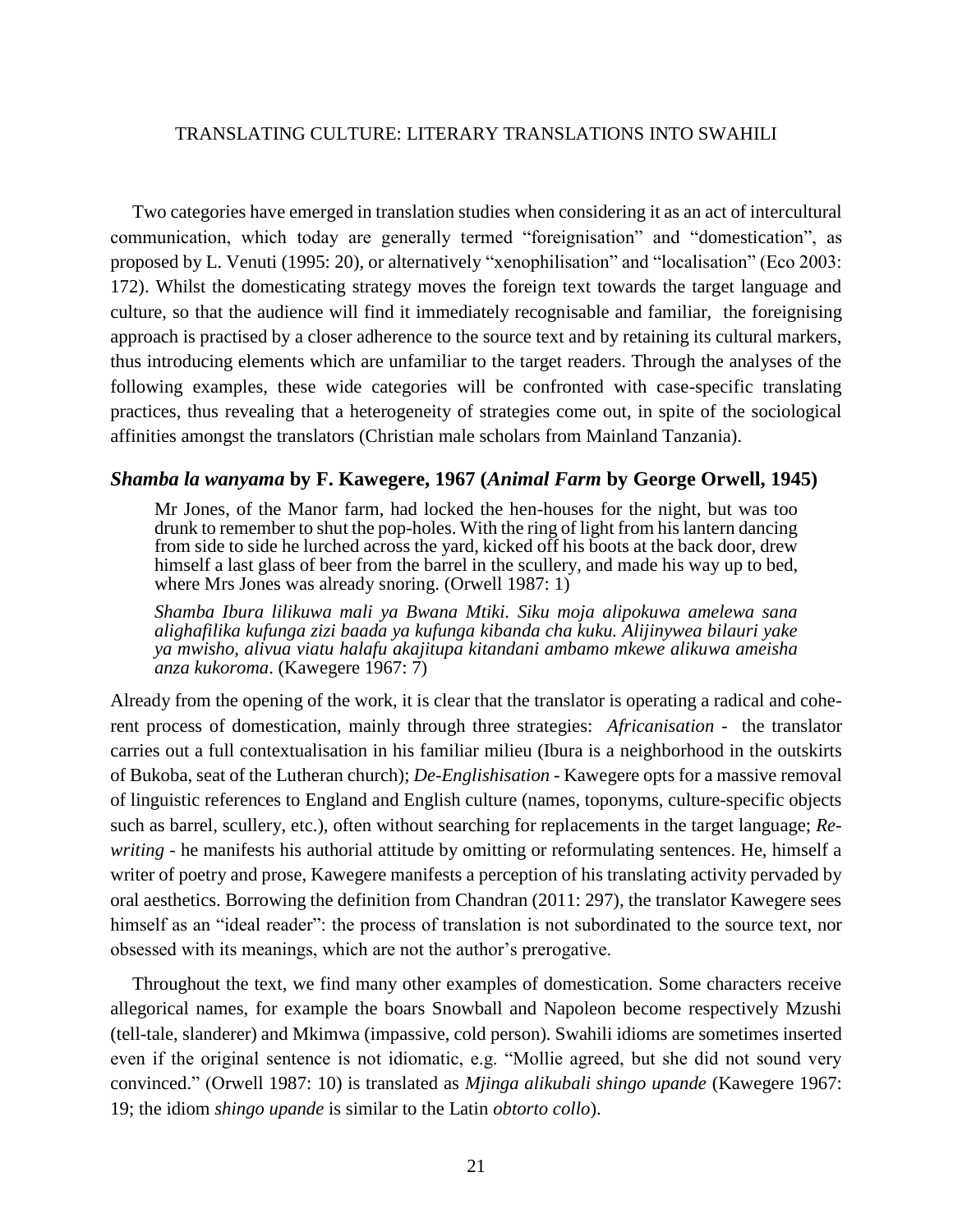Finally, a number of noteworthy omissions appear, for instance in the lyrics of the song *Beasts of England* (I only quote the first and the third stanza):

Beasts of England, beast of Ireland, Beasts of every land and clime, Hearken to my joyful tidings Of the golden future time […] Rings shall vanish from our noses, And the harness from our back, Bit and spur shall rust forever, Cruel whips no more shall crack. (Orwell 1987: 7)

*Ndugu zangu e wanyama, Mlio karibu hapa, Habari nzuri sikiliza, Siku moja itafika. […] Siku hiyo ya furaha, Hazama zitakwisha, Lijamu na kigwe pia, Vitatumiwa wanyama.* (Kawegere 1967: 14)

The whips, one amongst the most effective symbols of colonial violence in Africa, have disappeared in Kawegere's free translation. This seems to prevent any anti-colonial interpretation of the Orwellian (anti-Stalinist) animal rebellion on the part of Kawegere, whose anti-socialist perspective is also made very clear by his translation of the "political" terminology, which echoes the vocabulary of Nyerere's African Socialism: Animalism is translated as *unyama*, comrade as *ndugu*, and significantly rebellion is rendered as *mapinduzi* (literally meaning 'revolution', another keyword which later on, in 1977, entered into the name of Tanzania's one-party *Chama cha Mapinduzi* (Party of the Revolution). It was surely no accident that this Swahili translation of *Animal Farm* was financed by the United States Information Service, maybe as part of the Cold War anticommunist activities (Mazrui 2007: 138), and that the book was published outside Tanzania, by the East African Publishing House in Nairobi.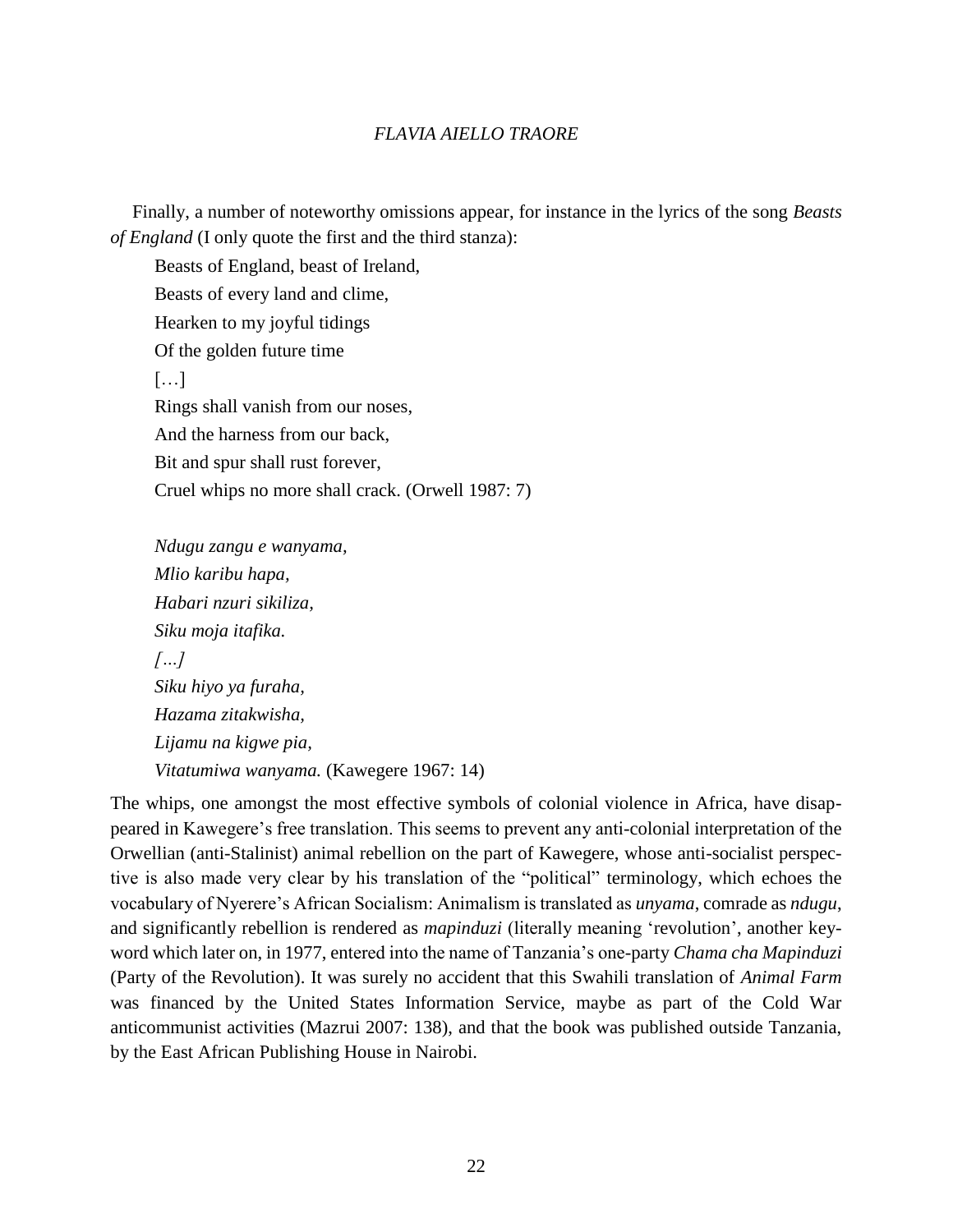Notwithstanding the translator's communicative intention, however, his translation strategy, which appropriates the story within the trend of allegorical Swahili prose, have made it susceptible of different interpretations in Kenya, where the book was selected as an examinable text for high schools and, as reported by A. Mazrui, has been read both in relation to neo-colonialism and (silently) as a form of political counter-discourse about historical amnesia (2007: 139-143).

## *Shujaa Okonkwo* **('Okonkwo the Hero') by C. Ndulute, 1973 (***Things Fall Apart* **by Chinua Achebe, 1958)**

The first thing to be noticed in this work of translation is that the title of the novel has been changed in order to remove the literary reference to Yeat's poem *The Second Coming*, epigraph of Achebe's novel, which is consequently absent in the Swahili translation. This omission is a clear form of Africanisation, which makes very visible the translator's anti-colonial and pan-African reading of this novel, and rejects the polyvalence of this reference to Irish literature.

In the incipit of the novel, it immediately appears that the translator Ndulute, differently from Kawegere, opts for a foreignising strategy, by keeping in the text many cultural markers which situate the novel in Igboland. At the same time, though, the translator, similarly to Kawegere, manifests an authorial attitude through the omission of details and even of a full sentence (underlined in the original text):

Okonkwo was well known throughout the nine villages and even beyond. His fame rested on solid personal achievements. As a young man of eighteen he had brought honour to his village by throwing Amalinze the Cat. Amalinze was the great wrestler who for seven years was unbeaten, from Umofia to Mbaino. He was called the Cat because his back would never touch the earth. It was this man that Okonkwo threw in a fight which the old men agreed was one of the fiercest since the founder of their town engaged a spirit of the wild for seven days and seven nights. (Achebe 1996: 3)

*Okonkwo alijulikana katika vijiji vyote tisa na hata nje ya vijiji hivyo. Sifa yake ilitokana na mafanikio yake imara. Alipokuwa na umri wa miaka kumi na minane alikiletea heshima kijiji chake kwa kumtupa mweleka Amalinze, aliyefahamika kama Paka. Amalinze alikuwa ndiye shajaa wa kupiga mieleka ambaye kwa miaka saba hakuwa ameshindwa na mtu. Okonkwo alimbwaga chini jambazi huyu. Mzee Paka, kama alivyojulikana, alikiri kwamba mapigano yao yalikuwa ndiyo makali kuliko yote yaliyowahi kufanywa tangu mwanzishaji wa kijiji chao alipopambana na mzimu wa mwituni kwa siku saba usiku na mchana.* (Ndulute 1973: 7)

His Swahili translation foreignises by preserving the names of the characters (Okonkwo, Nwoye, Ekwefi, etc.), the names of the villages (Umuofia, Mbanta, etc.), the salutations (such as "*Umuofia kwenu*" and the answer "*Yaa!*"), the Igbo spirits and gods, objects, rituals, traditional beliefs, concepts, etc.. The songs, which are in Ibo in the source text, are left in original language, and also proverbs and animal tales are translated literally, not accommodated to Swahili traditions.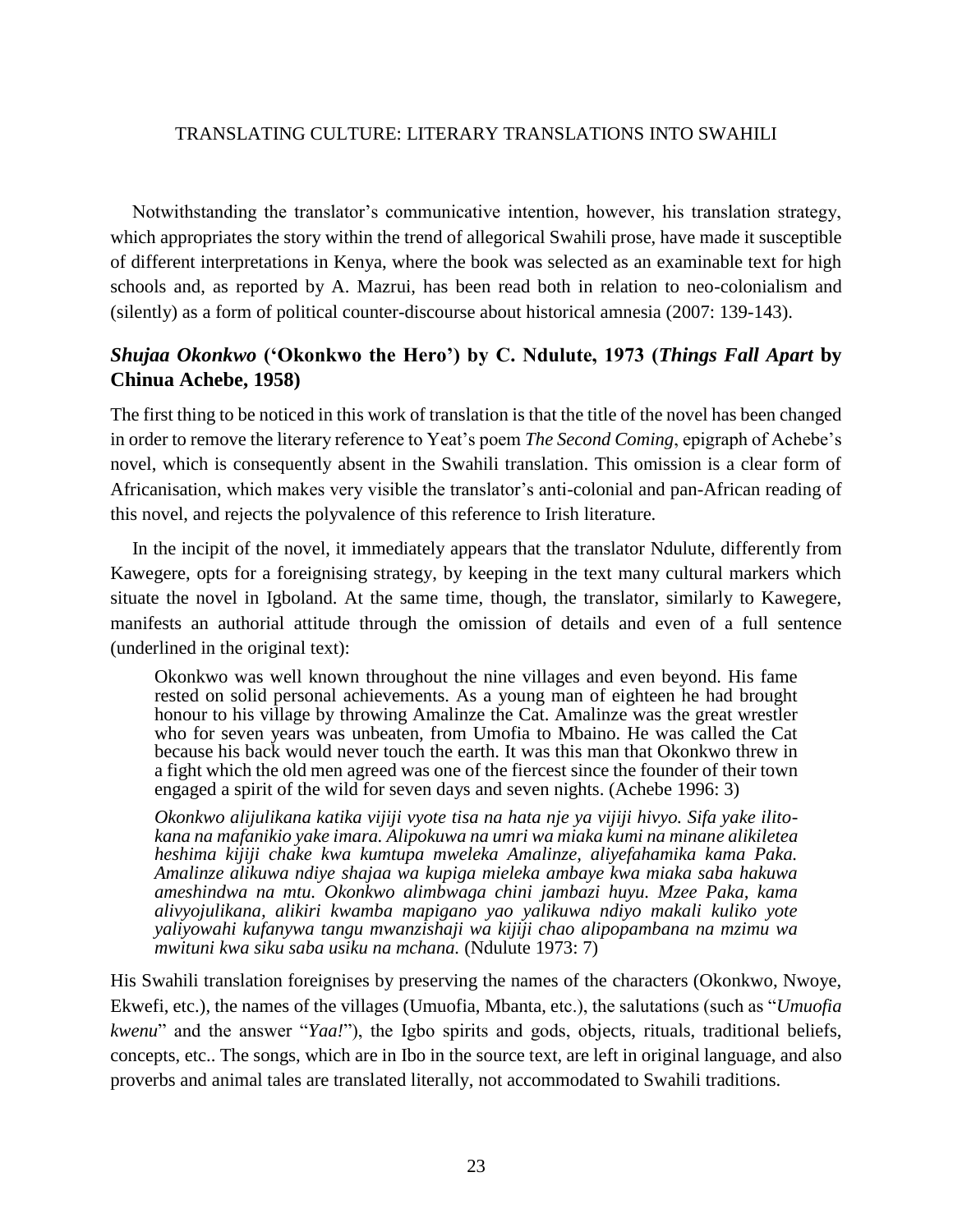In some cases, the source text does not provide any explanation to the reader (for ex. about the musical instruments like *ekwe, udu, ogene*, or about the Ibo song lyrics) and the translator Ndulute has preserved the same effect of "strangeness" for a non-autochthonous reader. In most instances, though, the work of the translator as mediator is immensely facilitated by the author's own style: Achebe's prose is predominantly infused with what we may call "auto-ethnographic explanations", which make clear the sense of Ibo words to an audience devoid of the necessary linguistic and cultural competence, as it is illustrated in the following examples:

[Okonkwo] had a large compound enclosed by a thick wall of red earth. His own hut, or obi, stood immediately behind the only gate in the red walls. (Achebe 1996: 13)

*[Okonkwo] alikuwa na uwanja mkubwa uliozungukwa na ukuta mnene wa udongo mwekundu. Kibanda cha kulala yeye au obi kilikuwa karibu kabisa na mlango wa ukuta huo.* (Ndulute 1973: 19)

[...] even now he still remembered how he had suffered when a playmate had told him that his father was agbala. That was how Okonkwo first came to know that agbala was not only another name for a woman, it could also mean a man who had taken no title. (Achebe 1996: 13)

*Aliweza kukumbuka jinsi alivyoumizwa moyo wakati mwenzi wake aliposema Unoka, baba ya Okonkwo, alikuwa agbala. Wakati huo ndipo alifahamu kuwa agbala haikuwa na maana mwanamke tu, bali hata mwanamume, ambaye hakuwahi kupata jina la heshima*. (Ndulute 1973: 19)

As remarked by Umberto Eco (2003: 193), though, translators frequently negotiate the strategies of xenophilisation and localisation throughout the process, a decision making which involves reasoning about loss and gain. In Ndulute's translation of *Things Fall Apart*, as well, we find a few cases of domestication, such as in the following example:

She wore a coiffure which was done up into a crest in the middle of the head. Cam wood was rubbed lightly into her skin, and all over her body were black patterns drawn with uli. (Achebe 1996: 66)

*Nywele zake zilifungwa na mikono ya mtu stadi sana; zilikuwa na shungi katikati ya kichwa chake. Mwili wake ulipakwa mafuta na wote ukawa na mapambo ya kupendeza.* (Ndulute 1973: 73)

Here the translator avoids the vocabulary referring to Igbo culture (cam wood, black patterns drawn with *uli*, i.e. a plant whose seeds are used to prepare a dye that temporarily stained the skin black), by replacing them with more generic Swahili words, *mafuta* (oil) and *mapambo* (ornaments).

The domestication process is also shown by the translator's re-writing. As we already saw in the first quotation, Ndulute seems not to be interested in a sentence-by-sentence search for the intentions of the author or for the intentions expressed by the stylistic features of text itself. A pertinent instance is to be found at the end of the novel: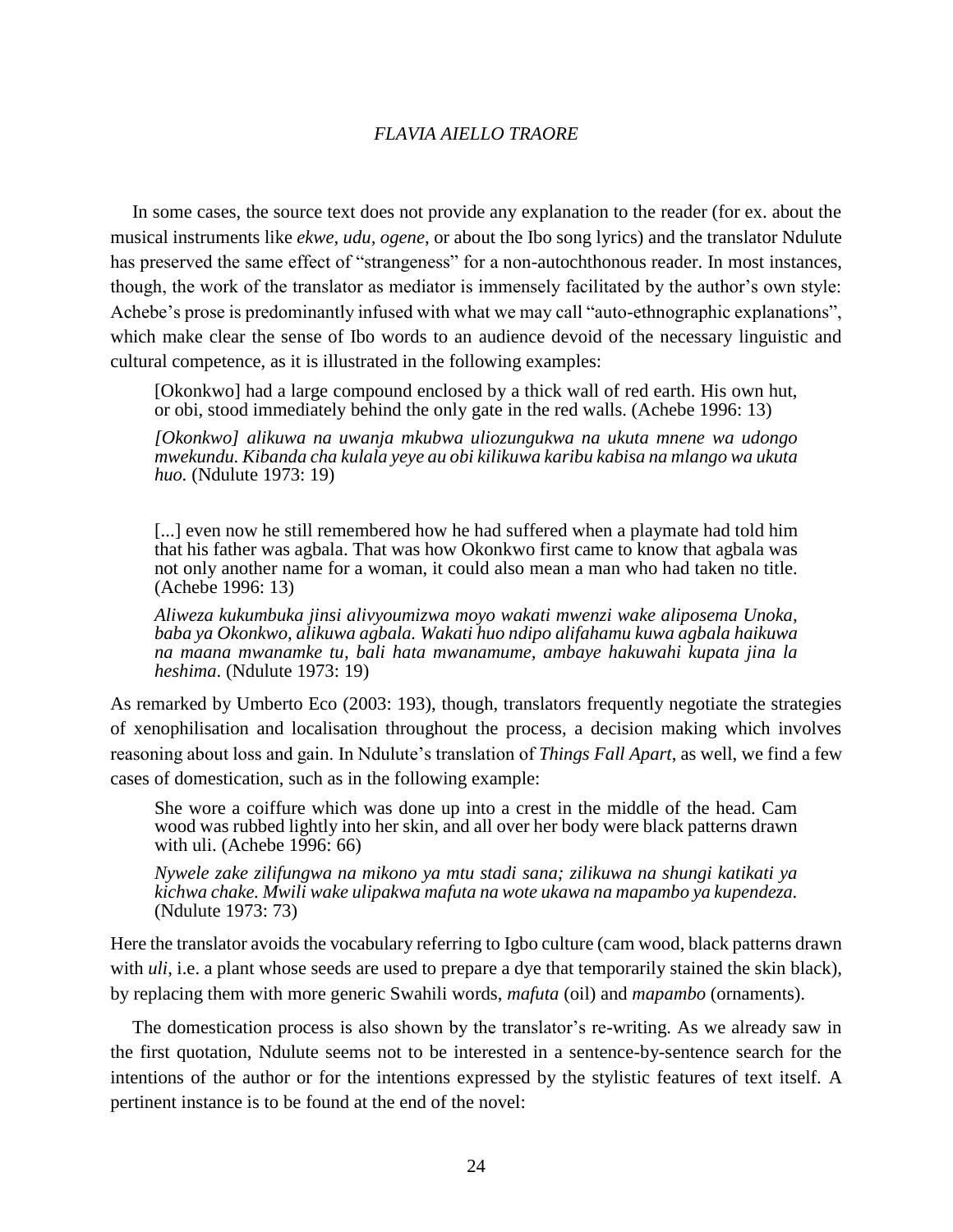He [the District Commissioner] had already chosen the title of the book, after much thought: The Pacification of the Primitive Tribes of the Lower Niger. (Achebe 1996: 187)

*Bwana D. C. alikuwa amekwisha chagua jina la kitabu hicho baada ya taamuli kubwa: Uletaji sulubu kwa washenzi wa mto Niger.* (Ndulute 1973: 194)

The choice of the word *sulubu* (torment, torture, hard labour) suggests that the translator did not find acceptable for his target audience to read a definition of colonialism as "pacification" and, therefore, consciously deleted the sense of deep irony involved in Achebe's reporting the point of view of the colonialist-ethnographer.

## *Mzee na bahari* **by C. Tirumanywa, 1980 (***The Old Man and the Sea* **by Ernest Hemingway, 1952)**

He was an old man who fished alone in a skiff in the Gulf Stream and he had gone eighty-four days now without taking a fish. In the first forty days a boy had been with him. But after forty days without a fish the boy's parents had told him that the old man was now definitely and finally salao, which is the worst form of unlucky, and the boy had gone at their orders in another boat which caught three good fish the first week. (Hemingway 1977: 5)

*Alikuwa Mzee mvuvi, alyevua peke yake mtumbwini katika Mkondo Mkuu, Bahari la Atlanta. Kwa siku themanini na nne alikuwa hakuambulia chochote. Siku arobaini za kwanza, alikuwa pamoja na mtoto mvulana. Lakini baada ya siku arobaini bila mafanikio, wazazi wa Mtoto walimwambia kwamba Mzee alikuwa bila shaka salao, yaani mtu wa shari. Kwa maagizo yao, Mtoto aliingia katika mtumbwi mwingine; nao ulinasa samaki watatu wakubwa, juma la kwanza.* (Tirumanywa 1980: 1; emphasis by the author)

By putting side by side the opening of the source-text and that of the target-text, it comes out that Tirumanywa's work of translation is on the whole orientated towards a preservation of the foreign setting of the narration (Cuba, where Hemingway spent many years of his life), but he is also concerned about his readers, and consequently adds a geographical explanation, i.e. *Bahari la Atlanta* (the Atlantic sea) in order to help the audience to locate the setting of the narration. He also retains Hemingway's use of Spanish words, which suggest a local flavour as well as the untranslatability of certain expressions, such as in the subsequent examples:

The shack was made of the tough bud-shields of the royal palm which are called guano. (Hemingway 1977: 8)

*Kibanda chenyewe kilikuwa kimejengwa kwa makuti ya mivaa, ijulikanayo kama guano.* (Tirumanywa 1980: 6; emphasis by the author)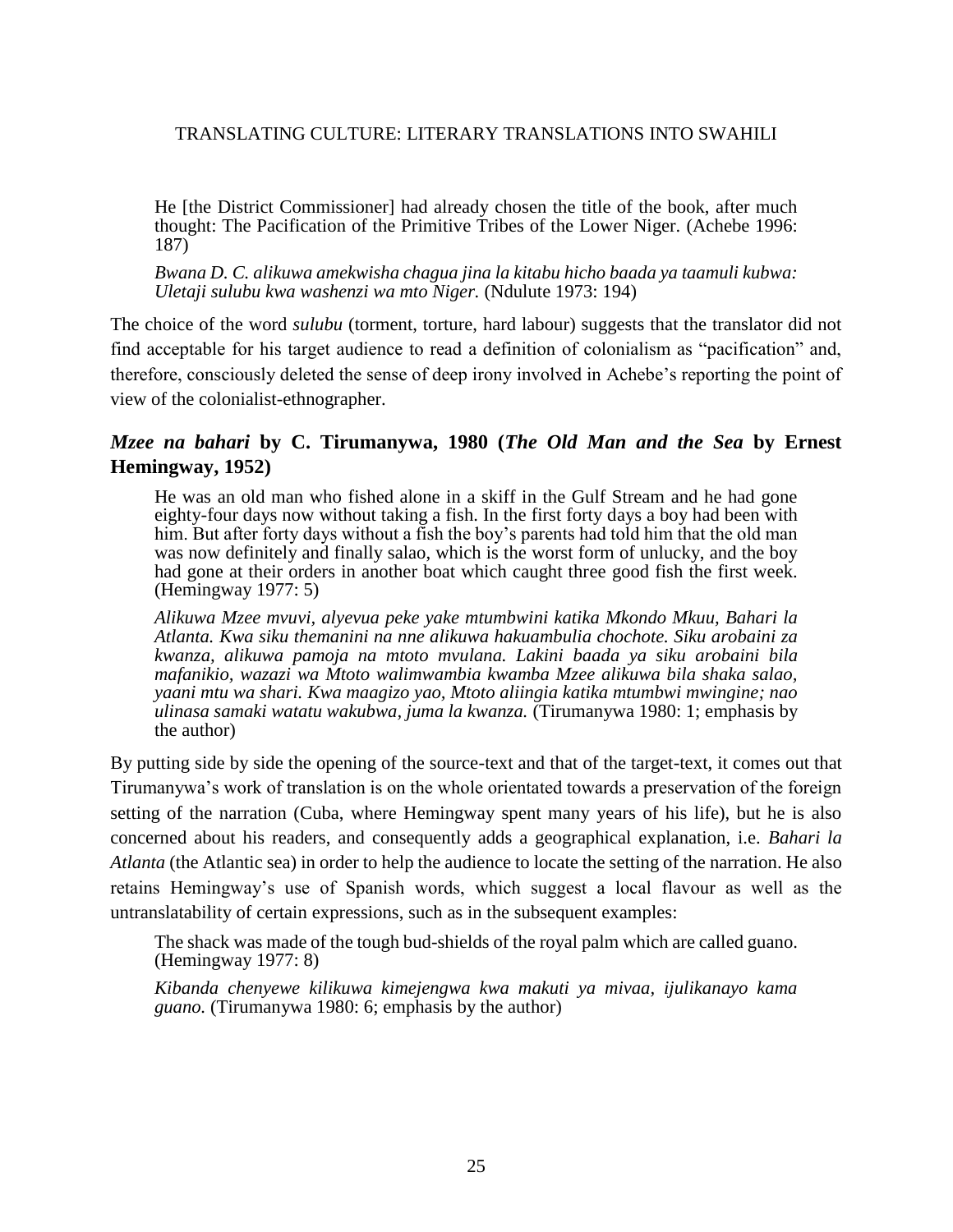He [the Old man] always thought of the sea as *la mar* which is what people call her in Spanish when they love her. Sometimes those who love her say bad things of her but they are always said as though she were a woman. Some of the younger fishermen, those who used buoys as floats for their lines and had motorboats, bought when the shark livers had brought much money, spoke of her as *el mar*, which is masculine. They spoke of her as a contestant or a place or even an enemy. (Hemingway 1977: 19-20)

*Aliita bahari daima la mar, yaani jina la kike kama waiitavyo watu kwa Kispania, kuonyesha ubembe. Pengine wale wanaoipenda, husema maya juu yake, kama ambavyo wangesema juu ya mwanamke. Baadhi ya vijana wavuvi waliita bahari jina la kiume, el mar. Hawa ndio waliotumia chelezo na mitumbwi ya injini, baada ya kutajirika kwa kuuza maini ya papa. Walifikiria bahari kama mshindaji, au kama uwanja, au hata kama adui.* (Tirumanywa 1980: 17; emphasis by the author)

Here the translator reproduces Hemingway's explanation of how a gender-based grammatical shift in Spanish (*la mar* vs. *el mar*), a feature absent in English, just as in Swahili, may convey opposite feelings and worldviews.

This perspective, though, is negotiated throughout the work of translation with a certain degree of localisation. The names of the source text are preserved, but they are swahilised (in Nyerere's style) whenever they do not "sound well" (e.g. Manolin is rendered as Manolino). Tirumanywa also employs some forms of approximation (marlin is translated as *sansui*, also *sansuri -* barracuda) and explication (yellow rice is translated as *wali wa bizari* - rice with turmeric). He sometimes opts for an overt domestication, such as in the following example:

I have yesterday's paper and I will read the baseball. (Hemingway 1977: 10)

*Nina gazeti la jana, na nitasoma habari za mpira.* (Tirumanywa 1980: 7)

The translator domesticates by converting "baseball" into *mpira* (football), but at the same time he keeps the names of the American baseball teams (Yankees, Indian of Cleveland, etc.) and of the famous Italian-American champion Di Maggio.

Tirumanya's translation of the *Old Man and the Sea*, differently from the case of *Things Fall Apart*, shows greater adherence to the source text, without omissions or evident manipulation of lexical forms. His strategy of foreignisation reminds us of Nyerere's endeavor to render in Swahili the complexity of the source text, thus reacting against a certain colonial trend of literary translation based on simplification, omission and adaptation. On the other hand, his mild domestication suggests to his readers that this story of an old man who courageously succeeds in catching a huge fish, but fails to bring it out of the sea because the sharks devour it, even if it is settled "out there", has something to say to the East African audience, and thus implicitly posits the text within what we may call a "*mafumbo* aesthetics" of reception in Swahili literature.<sup>5</sup>

 $\overline{a}$ 

<sup>5</sup> The use of mafumbo (ambiguous, metaphorical references, enigmas) plays a major role in Swahili communication, allowing to formulate a message relating to sensitive issues (Sheikh 1994: 7).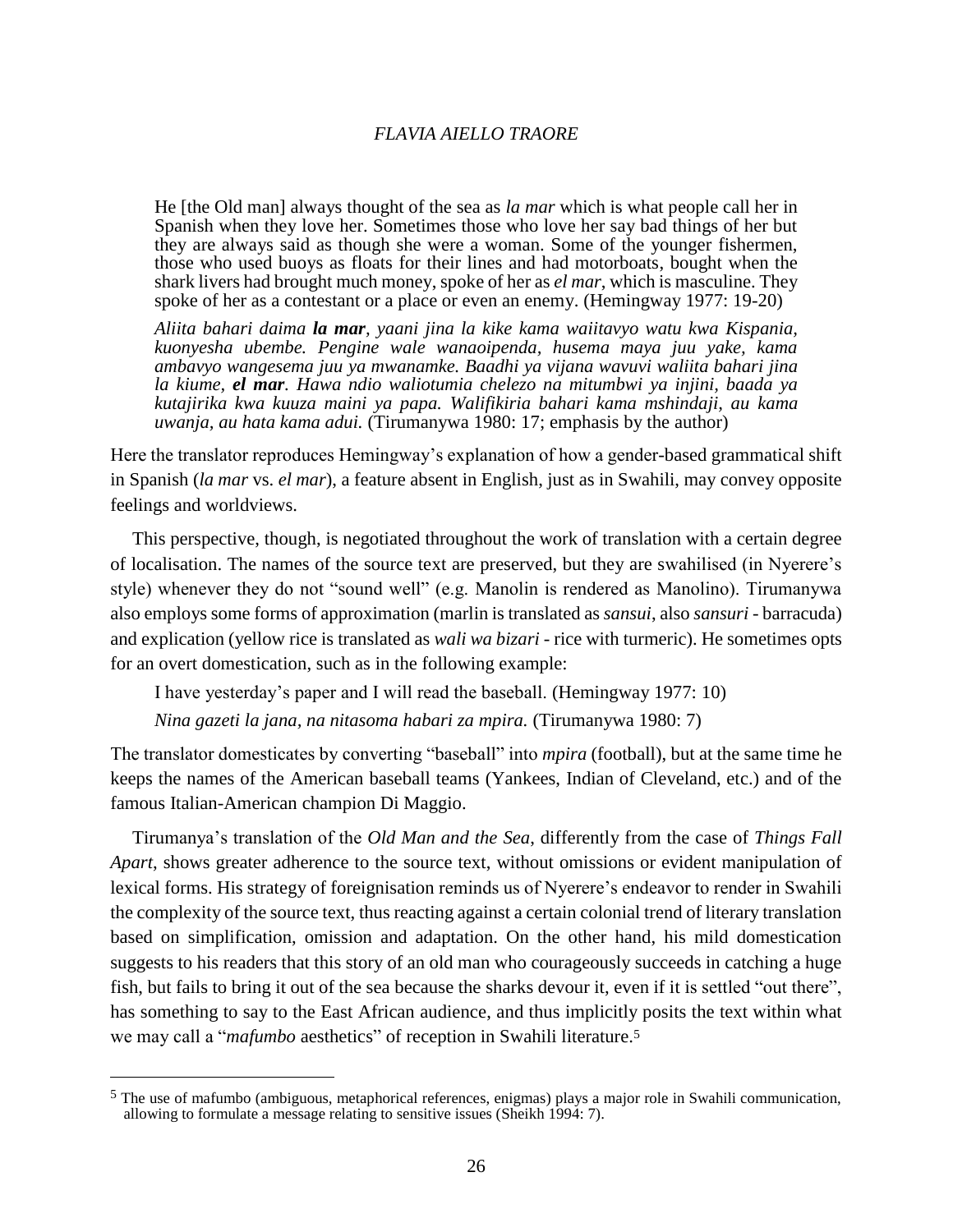## *Barua ndefu kama hii***, by the late C. Maganga, 1994 (***Une si longue lettre* **by Mariama Bâ, 1979)**

The Swahili translation of Mariama Bâ's *Une si longue lettre* is actually an indirect translation from the English version6, carried out by Modupe Bode-Thomas and published under the title *So Long a Letter* (1989).

Aïssatou,

J'ai reçu ton mot. En guise de réponse, j'ouvre ce cahier, point d'appui dans mon désarroi: notre longue pratique m'a enseigné que la confidence noie la douleur. (Bâ 2001: 11)

Dear Aissatou,

I have received your letter. By way of reply, I am beginning this diary, my prop in my distress. Our longue association has taught me that confiding in others allays pain. (Bode-Thomas 1989: 1)

*Aisatu,*

 $\overline{a}$ 

*Barua yako fupi nimeipokea. Ili nikujibu, nafungua hili daftari ambalo nalifanya kama nguzo ya kujiegemeza katika vurumai lililonipata. Uzoefu tulioupata kwa muda mrefu umenifundisha kwamba ukimwamini mwenzako na kumweleza matatizo yako, uchungu ulio nao utapungua.* (Maganga 1994: 1)

Starting once again with the beginning of the novel, it immediately appears the specificity of Maganga's approach to translation, clearly influenced by his activity as professor of Linguistics.<sup>7</sup> He is committed to unravel the semantic nuances of the words, like in this case the double meaning implicit in the verb confide (to trust someone., and to share secrets with him/her), which characterises also the French word *confidence* in the source text. His endeavour is certainly complicated by the fact that his work is an indirect translation from the English, but confronting the three texts, we can presume that Maganga was confronting the English edition with the French source: he does not, in fact, add any adjective (like *mpendwa)* to the name Aissatou and he shows more "faithfulness" to the author's choice for the generic word *cahier* instead of *journal*, which is the French word for diary, by translating it as *daftari* (not *shajara*).

This language-orientated attitude informs Maganga's strategy of foreignisation, which starts from the back-cover paratext, where the main character Ramatoulaye, the author of this fictional diary, is introduced as a Senegalese woman. As in the case of Tirumanya, he maintains the names of the characters, and only when necessary adapts them to the Swahili orthography and phonetics

<sup>6</sup> See the work's presentation on the African Books Collective site, [http://www.africanbookscollective.com](http://www.africanbookscollective.com/) (last visited 03-03-2014)

 $7$  C. Maganga was professor of Linguistics in the department of Kiswahili at the University of Dar es Salaam.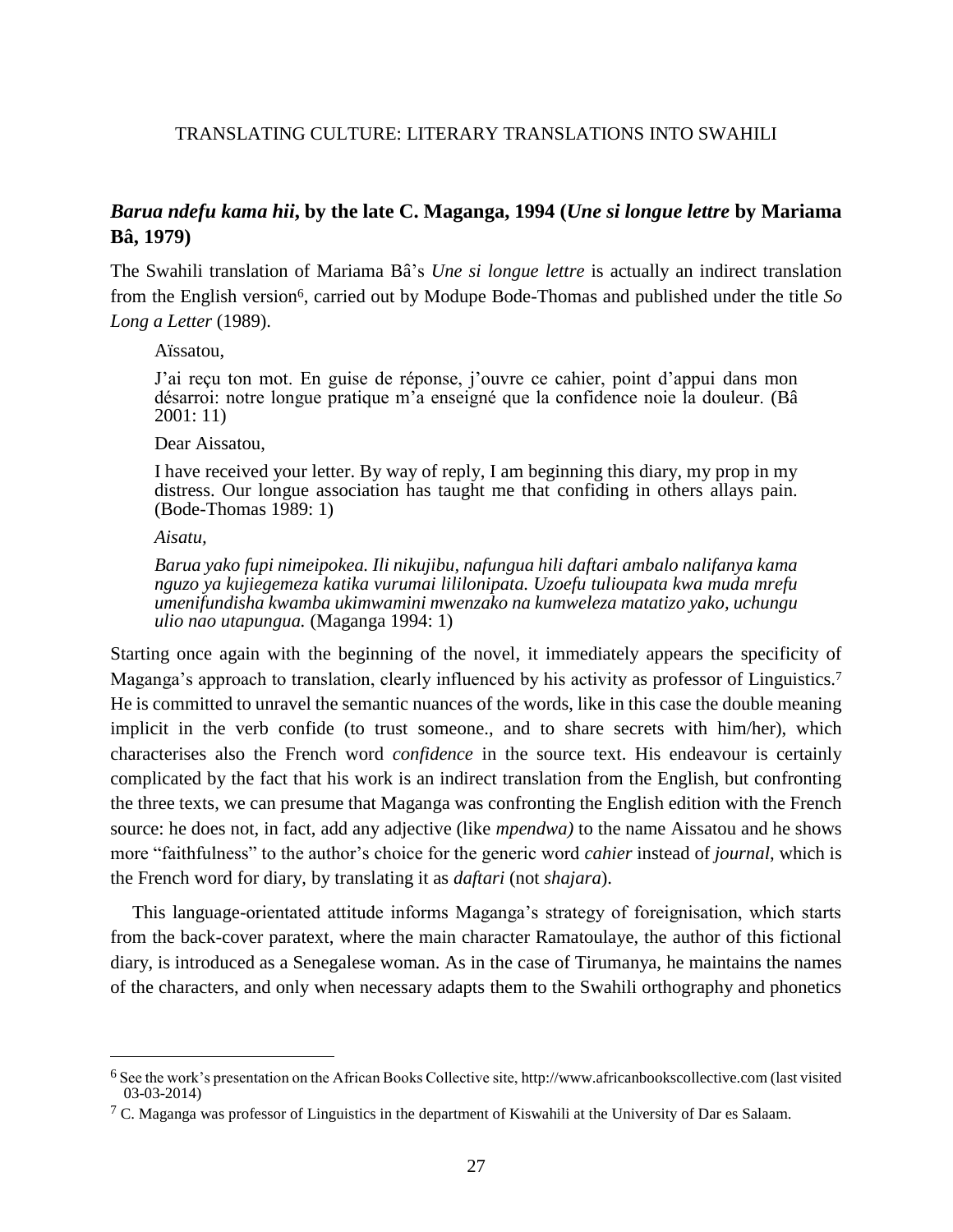(e.g. Ramatoulaye becomes Ramatulayi, Modou Fall is rendered as Modu Falli, Binetou as Binetuu, etc.).

The use of the French language in Mariama Ba's novel, very much as in the case of English in Achebe's work, is associated with a very correct, standard register, which underlines her status of educated woman, but infused with many lexical and cultural references to the Wolof language, to Islamic traditions and to the Senegalese society. These are often clarified in the text itself or in footnotes, for the benefit of a non-autochthonous francophone audience. Maganga's translation keeps very consistently these textual characteristics (in the English edition, instead, the notes are postponed at the end of the work), like in these examples:

Le *Zem Zem*, eau miraculeuse venue des Lieux saints de l'Islam, pieusement conservée dans chaque famille, n'est pas oublié. (Bâ 2001: 15)

*Maji ya "zam-zam", yenye miujiza, yaliyoletwa kutoka katika Nchi Takatifu za Kiislamu, na ambayo kila familia huyatunza kwa makini, sharti yawepo pia.* (Maganga 1994: 4)

Hier, elles nous ont offert de l'excellent *thiakry\*\** pour étancher notre soif. (Bâ 2001: 22)

\*\*Boisson obtenue en mêlant du lait caillé sucré à la farine de mil malaxée finement et cuite à la vapeur.

*Jana walituletea uji mtamu sana wa "thiakiri"\*\* ili tupoze kiu yetu.* (Maganga 1994: 10)

\*\**Uji wa unga wa mtama uliochanganywa na maziwa ya mtindi yaliyowekwa sukari na kupikwa kwa mvuke.*

Maganga's strongly source-orientated and foreignising strategy, however, prevents him from adding other footnotes to the text, when it exhibits cultural references which may be not too familiar to a Swahili-speaking audience, for example the important symbolic function of the cola nut, which is chewed in many West African societies, especially in social rituals.

Les Siguil ndigalé\* se succèdent, poignants, tandis que des mains expertes distribuent à l'assistance biscuits, bonbons, colas judicieusement mêlés, premières offrandes vers les cieux pour le repos de l'âme du disparu. (Bâ 2001: 18)

\*Formule de condoléances qui contient un souhait de redressement moral.

*Milio ya "sigil ndigalé"\* inafuatana, na inchoma kweli moyoni, na wakati huo huo, mikono miepesi inagawanya biskuti, pipi na "kola" zilizochanganywa kwa uangalifu, na vitu hivi ndilo tambiko la mwanzo lielekezwalo ili roho ya marehemu ipumzike kwa amani.* (Maganga 1994: 7)

\* *Namna ya rambirambi inayoomba majerekebisho ya kimaadili.*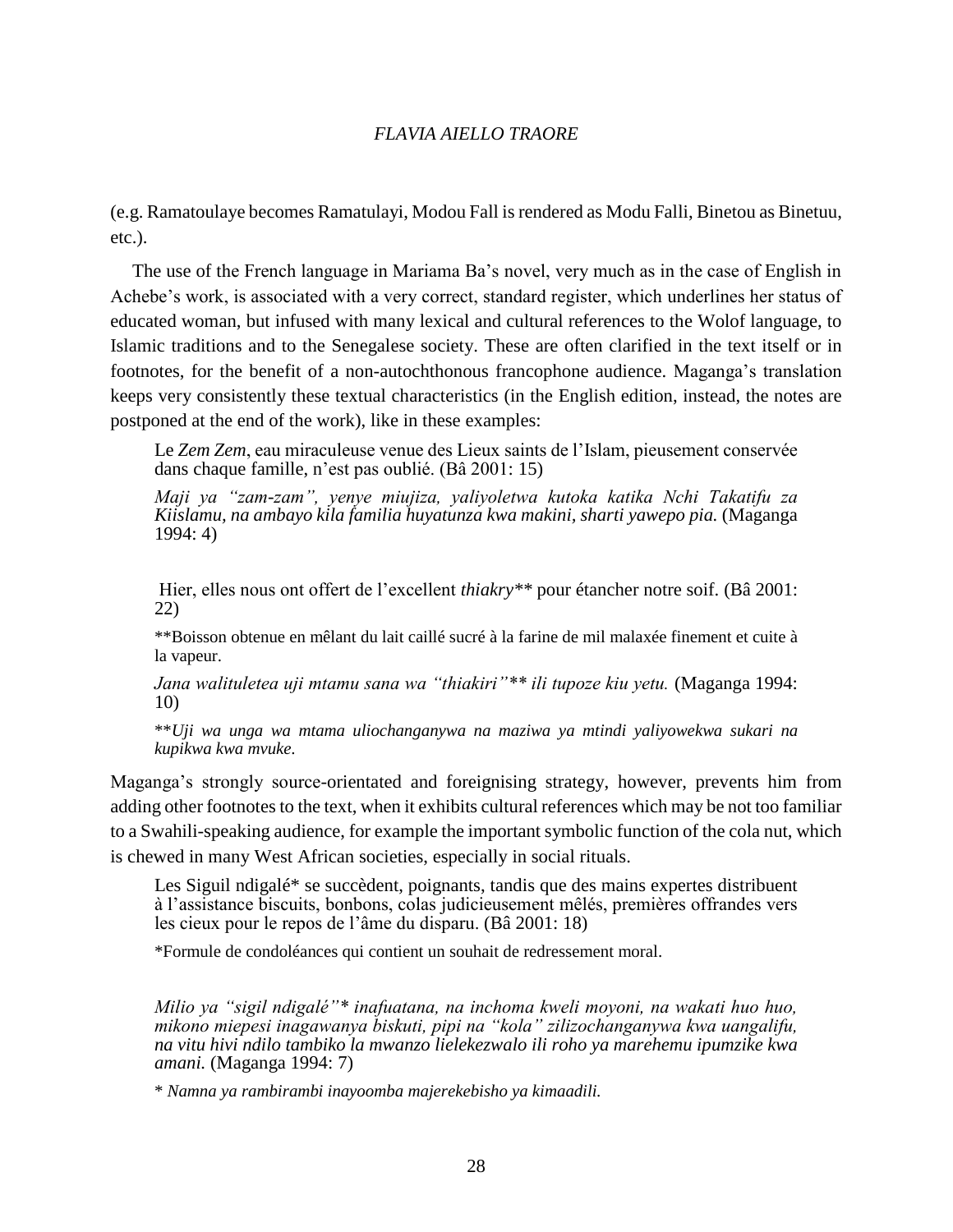The translator's decision here is to "Swahilise" *cola* into *kola* and to put it between brackets in order to signal that it is a foreign word (in Swahili *kola* means collar).

The translator, moreover, avoids domesticating words by approximation: the term *pagne*, for instance, is rendered with less specific *nguo* (cloth), although it refers to a textile similar to East African *kitenge*.

What emerges from these few examples is that Maganga conceives his role of translator more as a technician than a creator and, consequently, shows a strongly source-orientated attitude. Furthermore, he has introduced innovations to the Swahili tradition of translation, by choosing a work, which was written by a woman and in a language other than English. Although he had to rely on the English version, Maganga's method attempts consciously to reduce its intermediation, by putting it side by side with the French source text. The English language, in fact, given its official status and his prestige, is still the dominant language in East African academic studies, and the study of other languages is not frequent. As a consequence, today even modern Arabic literature is translated from English (like Naguib Mahfouz's *Al-Tariq*, translated into Swahili under the title *Msako* and published by Mkuki na Nyota in 2004).

### **Conclusion**

In independent East Africa, translating literary works into Swahili, just as producing Swahili creative writing, cannot be simply considered as a profession: it is rather a vocation, orientated towards the growth of Swahili language and literature, which deserves in my view a serious critical investigation. Here above, the analysis of some translated works has revealed that, in spite of the sociological similarities amongst the authors, a variety of translating strategies emerge, ranging from a quite coherent process of localisation in *Shamba la wanyama* to different combinations of foreignising and domesticating techniques. These heterogeneous approaches to intercultural transfer point out to shifting conceptualisations of the activity of translation in Tanzania and, more in general, in the Swahili-language literary world, which call for further analyses and contextualisation.

## **References**

Achebe, Chinua. 1996 [1958]. *Things Fall Apart*. London: Heinemann.

Bâ, Mariama. 2001. *Une si longue lettre*. Saint-Amand-Montrond: Serpent à plumes - coll. Motifs.

Bertoncini Zúbková, Elena, Mikhail D Gromov, Said A. M. Khamis, & Kyallo W. Wamitila. 2009. *Outline of Swahili Literature.* Leiden: Brill.

Bode-Thomas, Modupe (translator). 1989. *So Long a Letter*. Oxford: Heinemann.